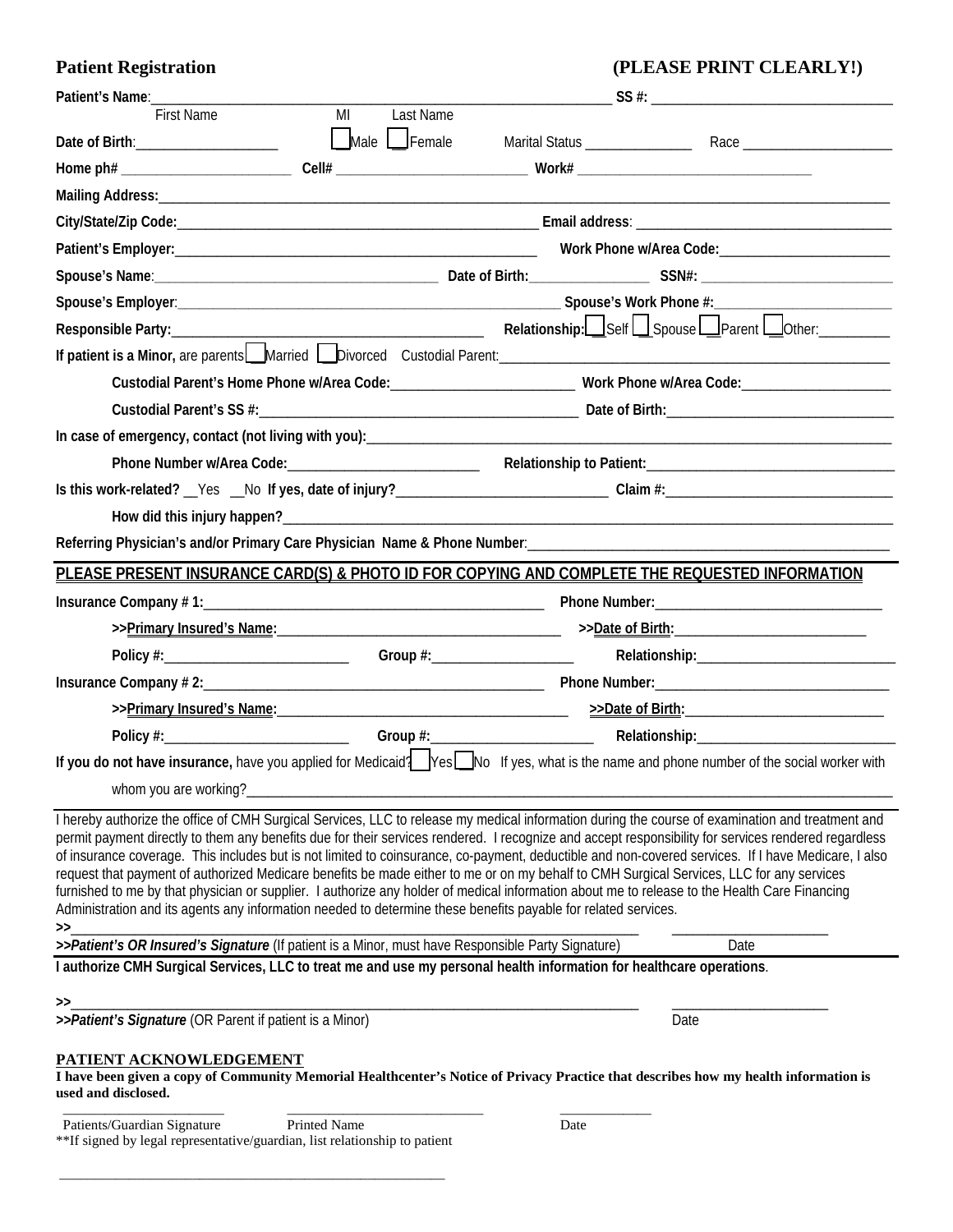| <b>Patient Health Information</b>                                                                                                                                                                                                              |                                     | (PLEASE PRINT CLEARLY)                 |                                                                                                                                                                                |                                                                                     |  |  |
|------------------------------------------------------------------------------------------------------------------------------------------------------------------------------------------------------------------------------------------------|-------------------------------------|----------------------------------------|--------------------------------------------------------------------------------------------------------------------------------------------------------------------------------|-------------------------------------------------------------------------------------|--|--|
|                                                                                                                                                                                                                                                |                                     |                                        | Age: Height: Weight:                                                                                                                                                           |                                                                                     |  |  |
|                                                                                                                                                                                                                                                |                                     |                                        |                                                                                                                                                                                |                                                                                     |  |  |
|                                                                                                                                                                                                                                                |                                     |                                        |                                                                                                                                                                                |                                                                                     |  |  |
| Please check all that apply to you:<br><b>High Blood Pressure</b><br><b>Heart Attack</b><br><b>COPD</b><br>Pacemaker<br><b>High Cholesterol</b>                                                                                                |                                     | Diabetes<br><b>HIV/AIDS</b><br>Thyroid | Kidney Failure<br><b>Bowel Obstruction</b>                                                                                                                                     | Depression<br>$\mathbb{Z}$ Migraines<br>Osteoporosis<br>Pancreatitis<br><b>GERD</b> |  |  |
| <b>Stroke</b><br>Anemia<br>Cancer<br>Type:                                                                                                                                                                                                     |                                     |                                        | Cirrhosis of Liver<br><b>MRSA</b> Infection<br>Crohn's Disease<br>Genital/Anal Warts                                                                                           | Arthritis<br>Emphysema                                                              |  |  |
| Past Surgical History – Check any/all that apply to you:<br>Hysterectomy<br>Gallbladder Removal<br>Appendix Removal<br>Hernia Repair<br>Colon Surgery<br><b>Broken Bones</b><br>Spleen Removal<br>Hemorrhoidectomy<br>Dialysis Shunt Insertion |                                     | C-Section                              | <b>Tonsils Removed</b><br>Mastectomy (Lt or Rt)<br><b>Brain Surgery</b><br>Gastric Bypass<br><b>Thyroid Removal</b><br><b>Open-Heart Surgery</b><br><b>Portacath Insertion</b> | Varicose Vein Removal Other:                                                        |  |  |
| <b>Health Habits: Alcohol</b><br>Tobacco                                                                                                                                                                                                       |                                     |                                        | $Drugs$ $\Box$                                                                                                                                                                 |                                                                                     |  |  |
| <b>Gynecological History:</b>                                                                                                                                                                                                                  | First day of last period: _________ |                                        | When did you stop menstruating: ___________                                                                                                                                    |                                                                                     |  |  |
| <b>Family History</b><br><b>Relation</b><br>Age                                                                                                                                                                                                |                                     | <b>State of Health</b>                 |                                                                                                                                                                                | <b>Age of Death</b><br>Cause                                                        |  |  |
|                                                                                                                                                                                                                                                |                                     |                                        |                                                                                                                                                                                |                                                                                     |  |  |
|                                                                                                                                                                                                                                                |                                     |                                        |                                                                                                                                                                                |                                                                                     |  |  |
|                                                                                                                                                                                                                                                |                                     |                                        |                                                                                                                                                                                |                                                                                     |  |  |
| Sisters:                                                                                                                                                                                                                                       |                                     |                                        |                                                                                                                                                                                |                                                                                     |  |  |
| Family History of Breast Cancer: <u>Later</u> Yes                                                                                                                                                                                              |                                     |                                        | N <sub>o</sub>                                                                                                                                                                 |                                                                                     |  |  |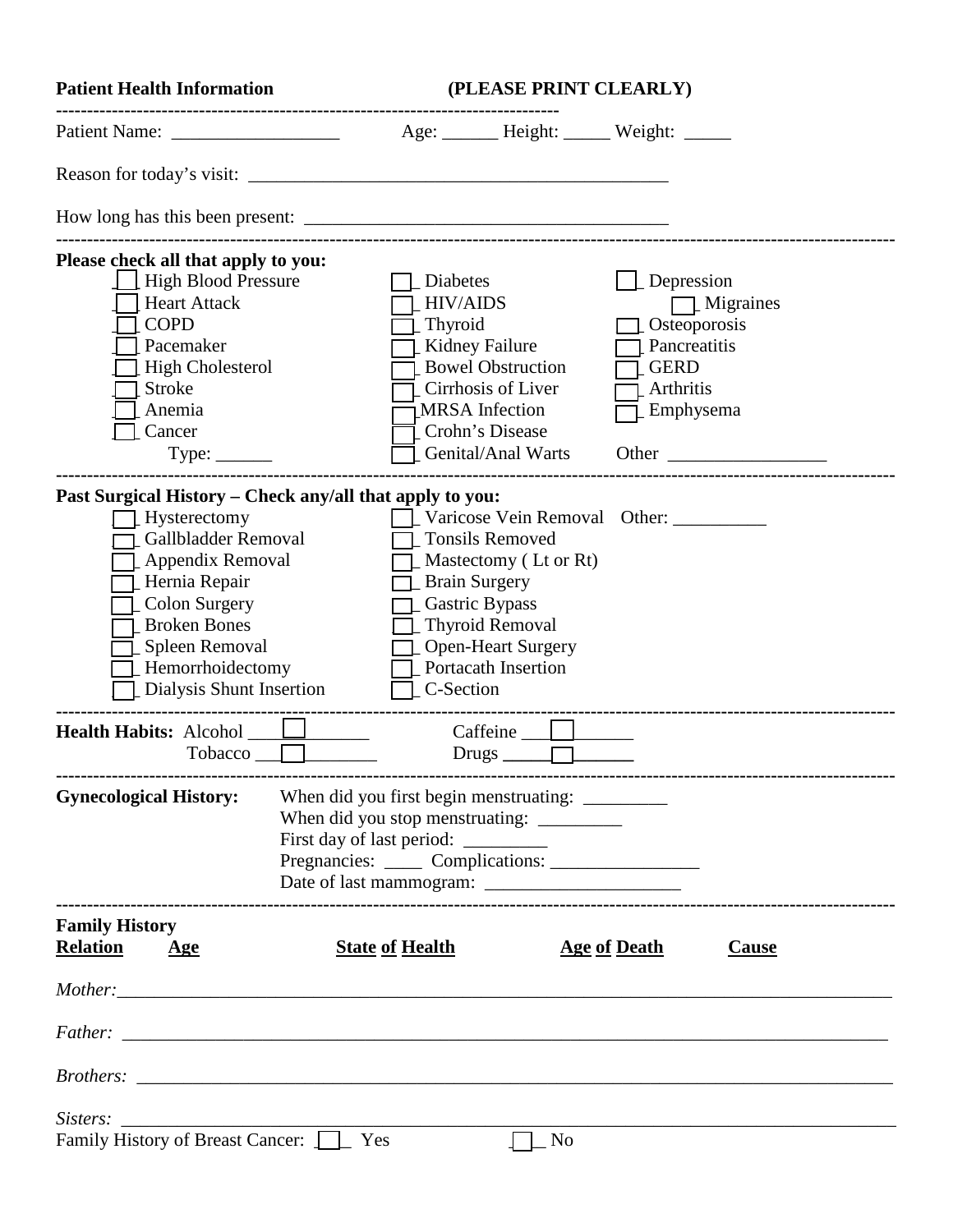

## **416 Durant Street South Hill VA 23970 Phone: 434-774-2581 \*\*\*\*\*\* Fax: 434-447-4704**

**\_\_\_\_\_\_\_\_\_\_\_\_\_\_\_\_\_\_\_\_\_\_\_\_\_\_\_\_\_\_\_\_\_\_\_\_\_\_\_\_\_\_\_\_\_\_\_\_\_\_\_\_\_\_**

**Please Fill This Form out. This Form is very important if we ever need to send your records to another Doctors office or if you request your records. We have to have your Signature on this Form. MEDICAL RECORDS RELEASE**

**I hereby request that any information and or medical records be released from:**

> **Dr. Desi Rimon Cecelia Braun, PAC Address: 416 Durant Street South Hill VA 23970**

**All Records**

**Other (Please Specify) \_\_\_\_\_\_\_\_\_\_\_\_\_\_\_\_\_\_\_\_\_\_\_\_\_\_\_\_\_\_\_\_\_\_\_\_\_\_\_\_\_\_\_\_\_\_** 

**\_\_\_\_\_\_\_\_\_\_\_\_\_\_\_\_\_\_\_\_\_ \_\_\_\_\_\_\_\_\_\_\_\_\_\_\_\_\_\_\_\_ \_\_\_\_\_\_\_\_\_\_\_\_ Patient Signature Social Security Number Date** 

**Printed Name Date of Birth** 

**\_\_\_\_\_\_\_\_\_\_\_\_\_\_\_\_\_\_\_\_\_ \_\_\_\_\_\_\_\_\_\_\_\_\_\_\_\_\_\_\_\_**